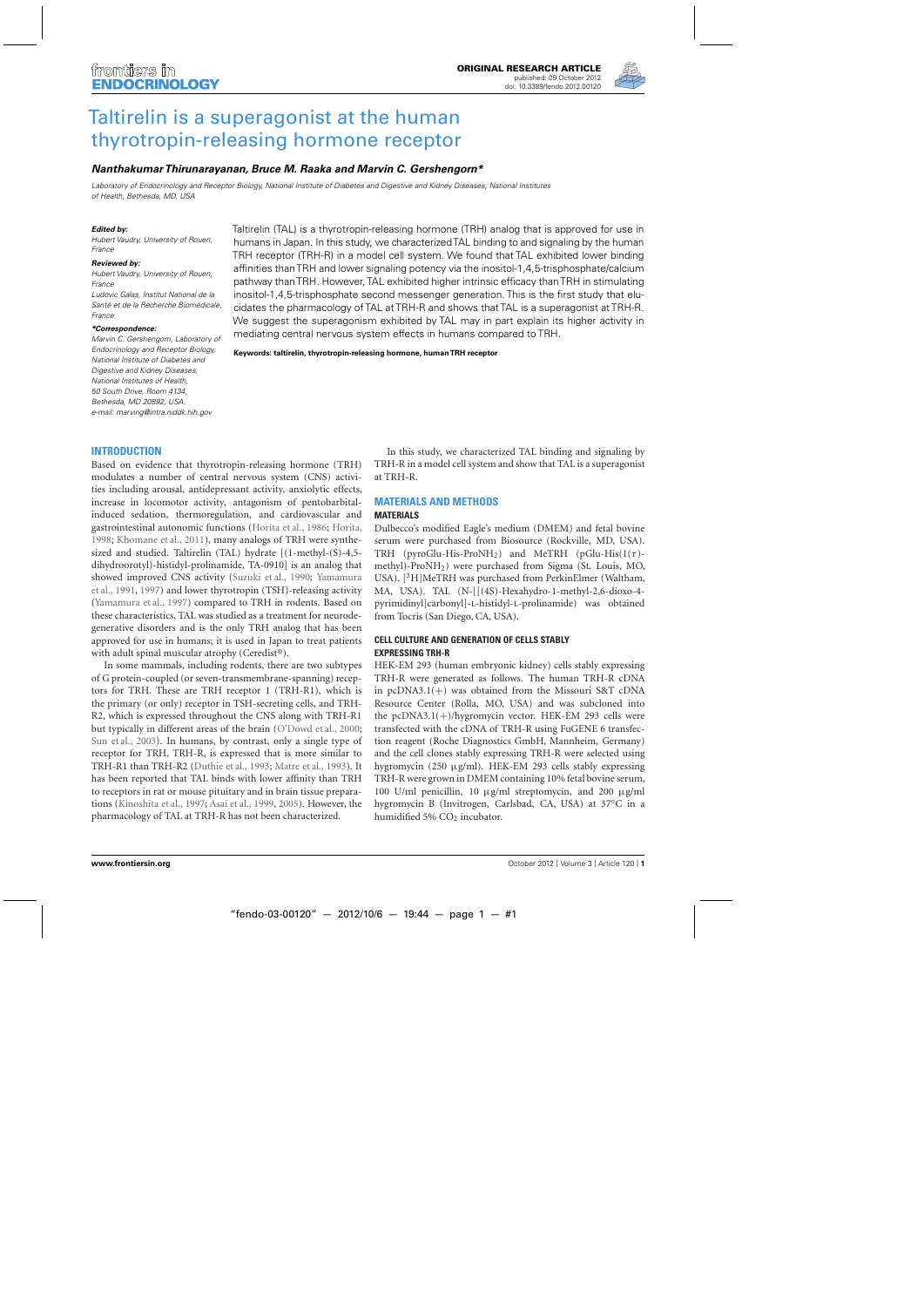## **COMPETITION BINDING**

Competition binding assays were performed in monolayers of intact HEK cells expressing TRH-Rs. The cells (220,000 cells/well in 24-well plates) were preincubated with various concentrations of unlabeled TAL, TRH, or MeTRH for 15 min before addition of radioligand and then incubated at 37◦C for 1 h with 4 nM  $[3H]$ MeTRH as described elsewhere [\(Engel et al.](#page-3-0), [2006](#page-3-0)). Non-specific binding was determined in incubations with excess non-radiolabeled MeTRH.  $IC_{50}$  is the concentration of unlabeled ligand that reduces specific binding of  $[3H]$ MeTRH by 50%. The receptor number per cell was calculated from competition binding curves of various doses of unlabeled MeTRH and 4 nM [3H]MeTRH (**Figure 1**) and found to be 16,000/cell.

## **MEASUREMENT OF INTRACELLULAR CALCIUM MOBILIZATION**

Cells stably expressing TRH-R were seeded in black-walled, clearbottomed 96-well plates (Corning, NY, USA) at a density of 60,000 cells/well in DMEM with 10% fetal bovine serum and incubated for 24 h at 37 $\degree$ C in 5% CO<sub>2</sub>. The following day, the culture media was replaced with 100 μl of Hank's balanced salt solution with 20 mM HEPES, pH 7.5 and the cells were loaded with 100 μl of calcium 4 fluorescent dye (Molecular Devices, Sunnyvale, CA, USA) for 1 h at room temperature before addition of compounds. Transient changes in intracellular  $[Ca^{++}]$  induced by TAL, TRH, or MeTRH were measured using the FLIPR<sup>TETRA</sup> system (Molecular Devices, Sunnyvale, CA, USA). Changes in fluorescence were detected at the emission wavelength ranges from 515 to 575 nm. The agonistic responses of ligands were assessed



immediately upon their addition in a concentration range from 0.1 nM to 30  $\mu$ M. Responses were measured as peak fluorescent intensity minus basal fluorescent intensity at each compound concentration and are presented as % of the maximum response.

## **MEASUREMENT OF IP1 PRODUCTION**

Cells were seeded at 220,000/well in white, solid bottom, tissue culture-treated 24-well plates and cultured at 37°C with 5%  $CO<sub>2</sub>$ overnight. Serial dilutions of TAL, TRH, or MeTRH, in Hank's balanced salt solution with 20 mM HEPES and 50 mM LiCl, pH 7.4, were added at 200 μl/well on the second day. After 60 min incubation at 37◦C in 5% CO2, inositol monophosphate (IP1) content was measured using the IP-One ELISA kit (Cisbio International, France) according to the manufacturer's protocol. The results were calculated as IP1 nanomoles/well and are presented as % of the maximum response.

## **DATA ANALYSIS**

The dose–response data were analyzed by non-linear regression of curve fit with one-site competition using GraphPad Prism software version 4 (GraphPad, Inc., San Diego, CA, USA) and the significance was determined by *t*-test or ANOVA.

## **RESULTS**

The pharmacology of TAL binding and signaling was studied in HEK-EM 293 cells, which do not endogenously express TRH-Rs, engineered to express 16,000 TRH-Rs/cell (**Table 1**). In competition binding assays using 4 nM  $\left[$ <sup>3</sup>H $\right]$ MeTRH and various doses of unlabeled MeTRH, the concentration of MeTRH that halfmaximally inhibited  $[{}^3H]$ MeTRH binding (IC<sub>50</sub>) was 3.0 nM (**Figure 1**). The half-maximally effective concentration ( $EC_{50}$ ) of MeTRH for stimulating an increase in cytosolic  $Ca^{2+}$  concentration ( $Ca^{2+}$  release) was 7.2 nM, which is not different from the IC<sub>50</sub> ( $p > 0.1$ ). Thus, MeTRH is an agonist at TRH-R with high potency. We compared the effects of TAL and TRH in competing for  $[{}^{3}H]$ MeTRH binding and on stimulating Ca<sup>2+</sup> release (**[Figure 2](#page-2-0)**). The IC<sub>50</sub> values were 910 and 36 nM for TAL and TRH, respectively, and the EC<sub>50</sub> values were 36 and 5.0 nM for TAL and TRH, respectively. Thus, TRH was a high potency agonist and TAL was a moderate potency agonist at TRH-R. We noted, moreover, that the  $IC_{50}/EC_{50}$  ratio was 25 for TAL ( $p < 0.02$ ), 7.2 for TRH (*p* < 0.05), and approximately 0.4 for MeTRH. When comparing two agonists, the agonist with the higher  $IC_{50}/EC_{50}$  ratio has a greater intrinsic efficacy [\(Engel et al.](#page-3-0), [2006](#page-3-0)). These findings suggested that TAL may be a more efficacious agonist than TRH and that TRH is more efficacious than MeTRH. We previously showed that TRH exhibited a higher intrinsic efficacy than MeTRH at

#### **Table 1 | Pharmacological parameters for TRH-R.**

| $IC_{50}$ for binding | EC <sub>50</sub> for Ca signaling |
|-----------------------|-----------------------------------|
| (nM)                  | (nM)                              |
| 3.0                   | 7.2                               |
| 910                   | 36                                |
| 36                    | 5.0                               |
|                       |                                   |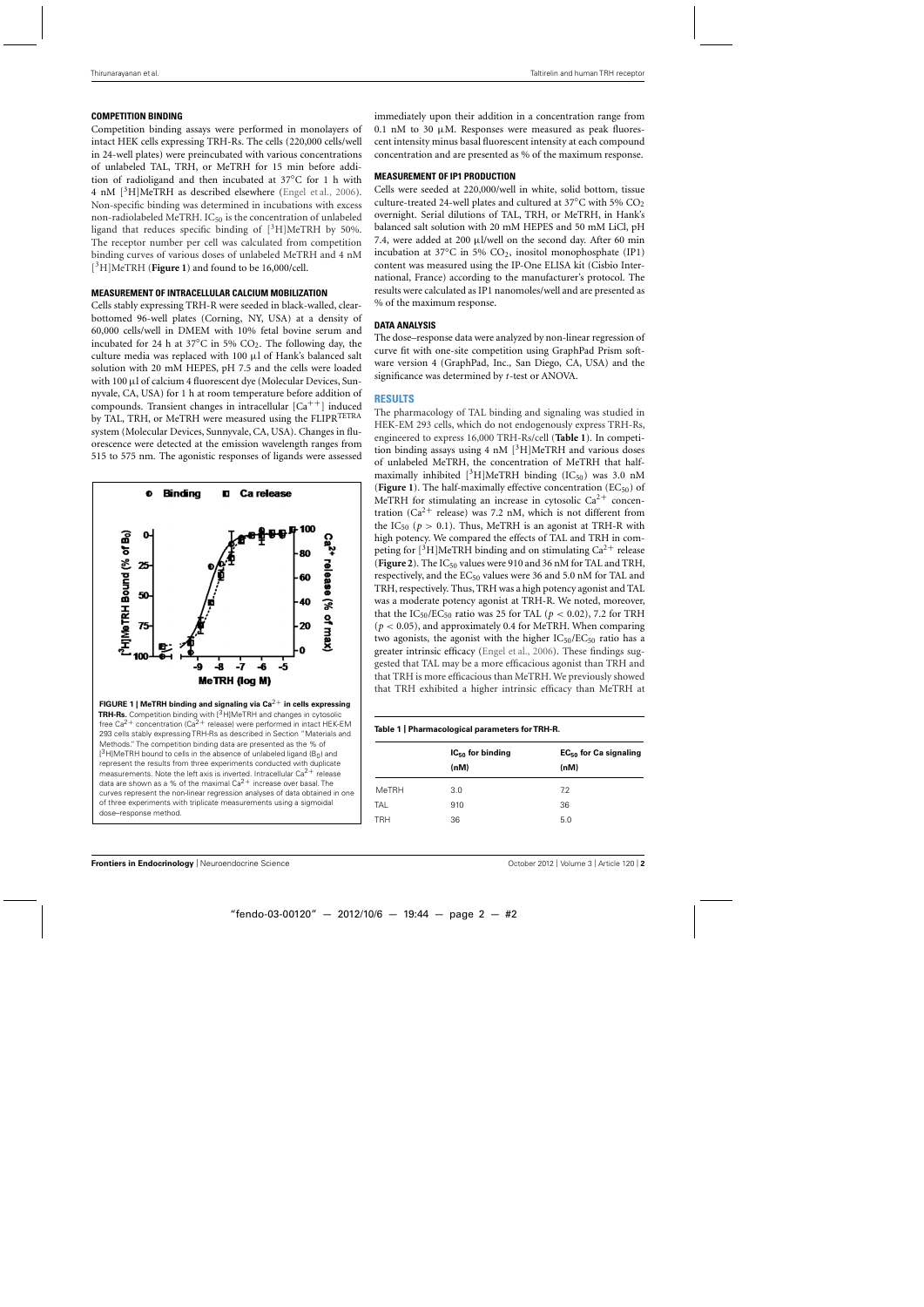<span id="page-2-0"></span>

mouse TRH-Rs [\(Engel et al., 2006](#page-3-0)). As TRH is the natural, full agonist, TAL is termed a superagonist, and MeTRH is a partial agonist.

As  $Ca^{2+}$  release is a rapid and transient response to TRH-R activation, it is easier to compare relative intrinsic efficacies by quantifying activation of the inositol-1,4,5-trisphosphate pathway. Inositol-1,4,5-trisphosphate production is the step prior to  $Ca^{2+}$ 

release in signal transduction by TRH-Rs [\(Gershengorn, 1986\)](#page-3-0) and can be quantified by measuring accumulation of its metabolic product IP1 over time by inhibiting IP1 degradation (**Figure 3A**). The EC<sub>50</sub> values for IP1 production were found to be 150 nM for TAL and 3.9 nM for TRH. More importantly, TAL was clearly more efficacious than TRH in that TAL stimulated an increase in IP1 production that was 180% of that stimulated by TRH ( $p < 0.001$ ).

Another way of demonstrating relative intrinsic efficacies of agonists is to show that the maximal response of a more efficaci[ous agonist is inhibited by a less efficacious agonist \(](#page-3-0)Engel et al., [2006](#page-3-0)). **Figure 3B** illustrates the IP1 responses to maximally effective doses of MeTRH, TRH, and TAL. As is evident, TAL (3.5 fold over MeTRH) is more efficacious than TRH (2.1-fold over MeTRH); MeTRH is the least efficacious. As predicted, the least efficacious agonist MeTRH inhibited the response to TRH (full agonist) and to TAL (superagonist).

#### **DISCUSSION**

In this study, we characterized the binding and signaling properties of TAL at TRH-R that, to our knowledge, have not been previously reported. The binding properties of TAL at rodent TRH receptors have been studied previously [\(Asai et al.](#page-3-0), [1999](#page-3-0); [Brown](#page-3-0), [1999\)](#page-3-0). In agreement with the findings with rodent receptors, we found that TAL binds to TRH-R with lower affinity than TRH. Our most interesting observation, however, is that TAL exhibits higher intrinsic efficacy than TRH; that is, TAL can stimulate the same level of signaling as TRH but at lower levels of receptor occupancy and could induce higher levels of signaling than TRH at full occupancy (**Figure 3**). Since TRH is the natural, full agonist for TRH-R, TAL is termed a superagonist. We previously reported that other TRH analogs displayed higher intrinsic efficacies than TRH at rodent TRH receptors [\(Engel et al., 2006\)](#page-3-0). In the same study, we showed that MeTRH, the only TRH analog with higher affinity and potency than TRH, was a partial agonist that displayed lower intrinsic efficacy than TRH and that when high levels of TRH and MeTRH were added simultaneously the level of signaling was lowered to that of MeTRH. This is the predicted effect of adding a





**(B)** MeTRH inhibits IP1 formation stimulated by TAL and TRH. IP1 production was determined in the presence of TRH (0.1  $\mu$ M), TAL (3  $\mu$ M), MeTRH (3  $\mu$ M), TRH + MeTRH, or TAL + MeTRH. The data are expressed as mean  $\pm$  SEM performed in duplicate of two experiments.